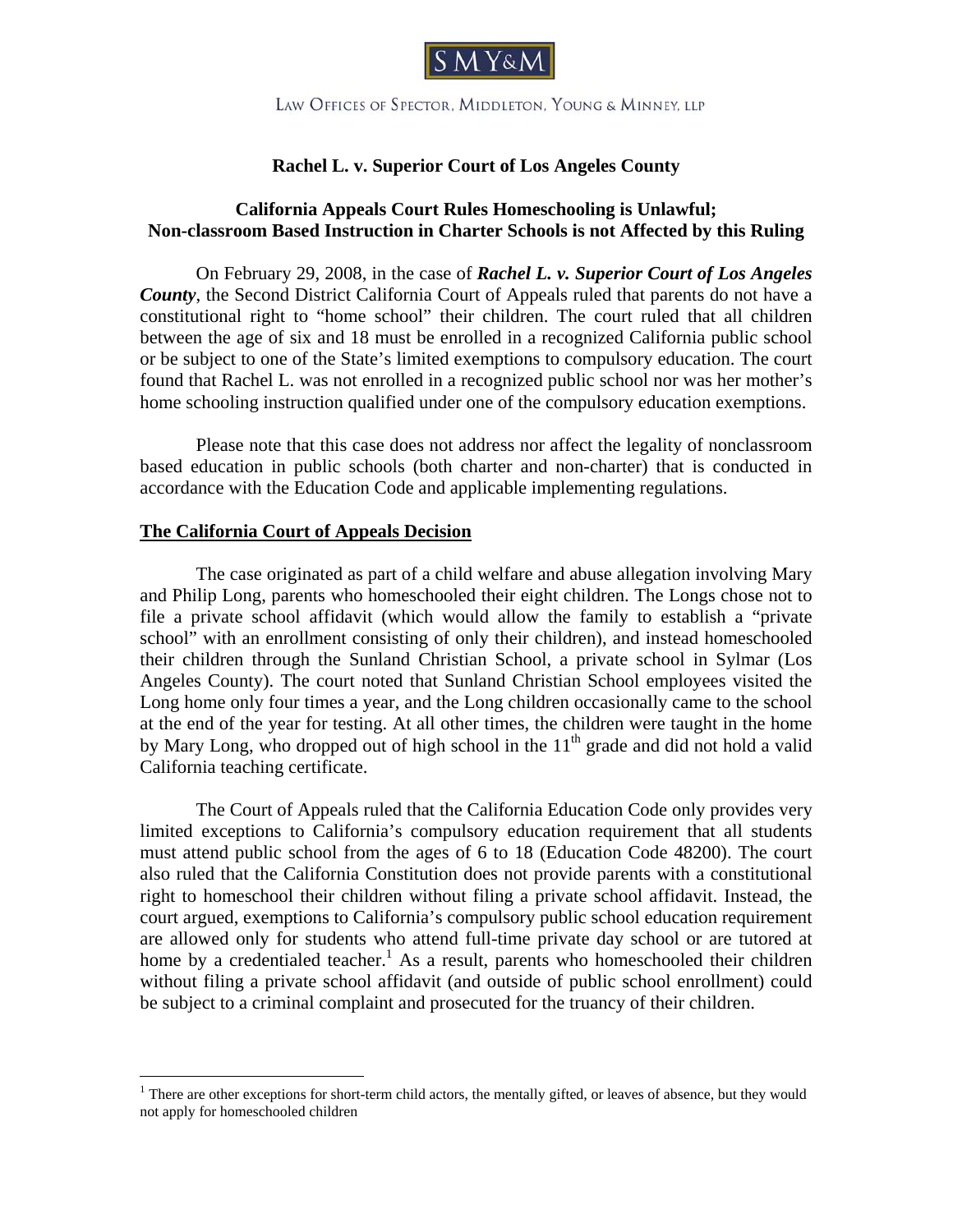Legal Alert March 10, 2008 Page 2 of 3

The court also refused to give weight to Philip and Mary Long's claim that they should be allowed to homeschool their children because of their religious beliefs, which are protected by the First Amendment of the United State Constitution. While the United States Supreme Court has recognized that Amish parents are allowed to remove their children from compulsory education after the eighth grade based on "deep religious conviction," the court in *Rachel L.* found that the Philip and Mary Long did not provide the "quality of evidence" about their own religious beliefs to demonstrate whether California's compulsory education laws violated their First Amendment rights.

Tangentially, while the Longs attempted to argue that Sunland Christian School was a charter school, the court dismissed this argument because the school was not part of the public school system, did not hold a valid charter, and did not employ certificated teachers.

### **Applicability to California Charter Schools**

This case has no impact on California charter schools (or other public schools) that provide nonclassroom based instruction.

The court in *Rachel L.* noted that all students between the ages of 6 and 18 must attend a public school or fall under one of the two statutory exemptions listed above. California courts have stated that California charter schools are components of California's public school system and as such are public schools within California's public school system. *Wilson v. State Board of Education*, (1999) 75 Cal.App.4th 1125. The Charter Schools Act specifically allows charter schools to operate nonclassroombased instructional programs (Ed. Code section 47612.5 (b)). Therefore, students enrolled in nonclassroom-based charter schools are enrolled in a California public school in compliance with the State's compulsory attendance laws.

 The court in *Rachel L.* was also concerned that the children were not under the supervision of a certificated teacher and that the education they were receiving was educationally inadequate and "lousy." However, while California charter schools are generally exempt from the California Education Code, the provisions pertaining to independent study are applicable to charter schools. (See California Education Code Sections 51745-51749.3 and Section 47612.5(b)). These Code provisions include the requirement that all students enrolled in independent study be under the supervision of a certificated teacher. (Education Code Section 51747.5). In addition, nonclassroom-based charter schools must meet state standards. (Education Code Section 47605(c)). Therefore, the concerns raised by the court in the Rachel L. case are not present in nonclassroom based instruction in charter schools.

#### **Recommendation**

 No action by charter schools is necessary at this time. The *Rachel L.* decision will likely be appealed to the California Supreme Court. There are a number of online